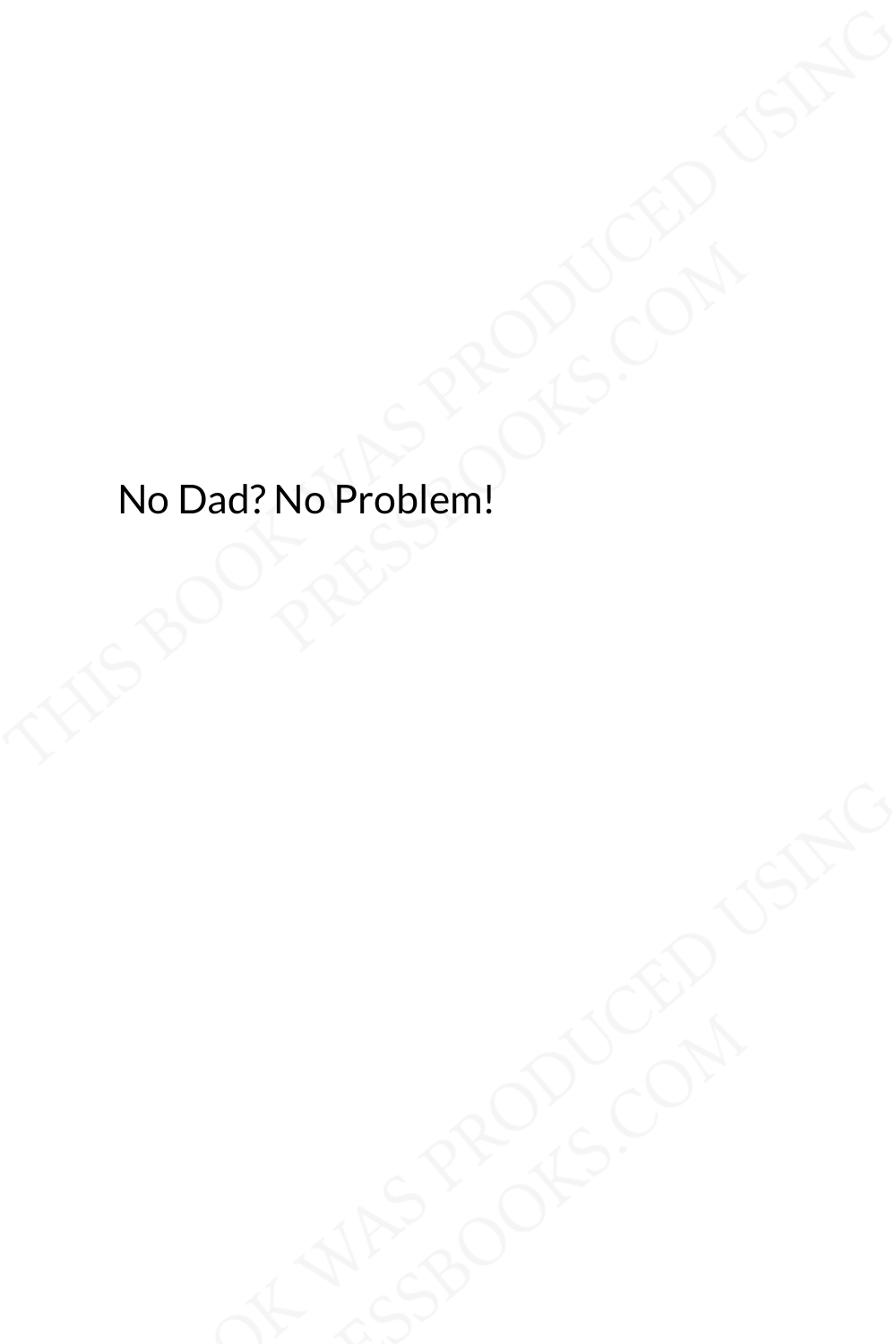The secret to enjoying God as a Dad!

Chris Einwechter

GOD TAUGHT ME MINISTRIES MAYS LANDING, NJ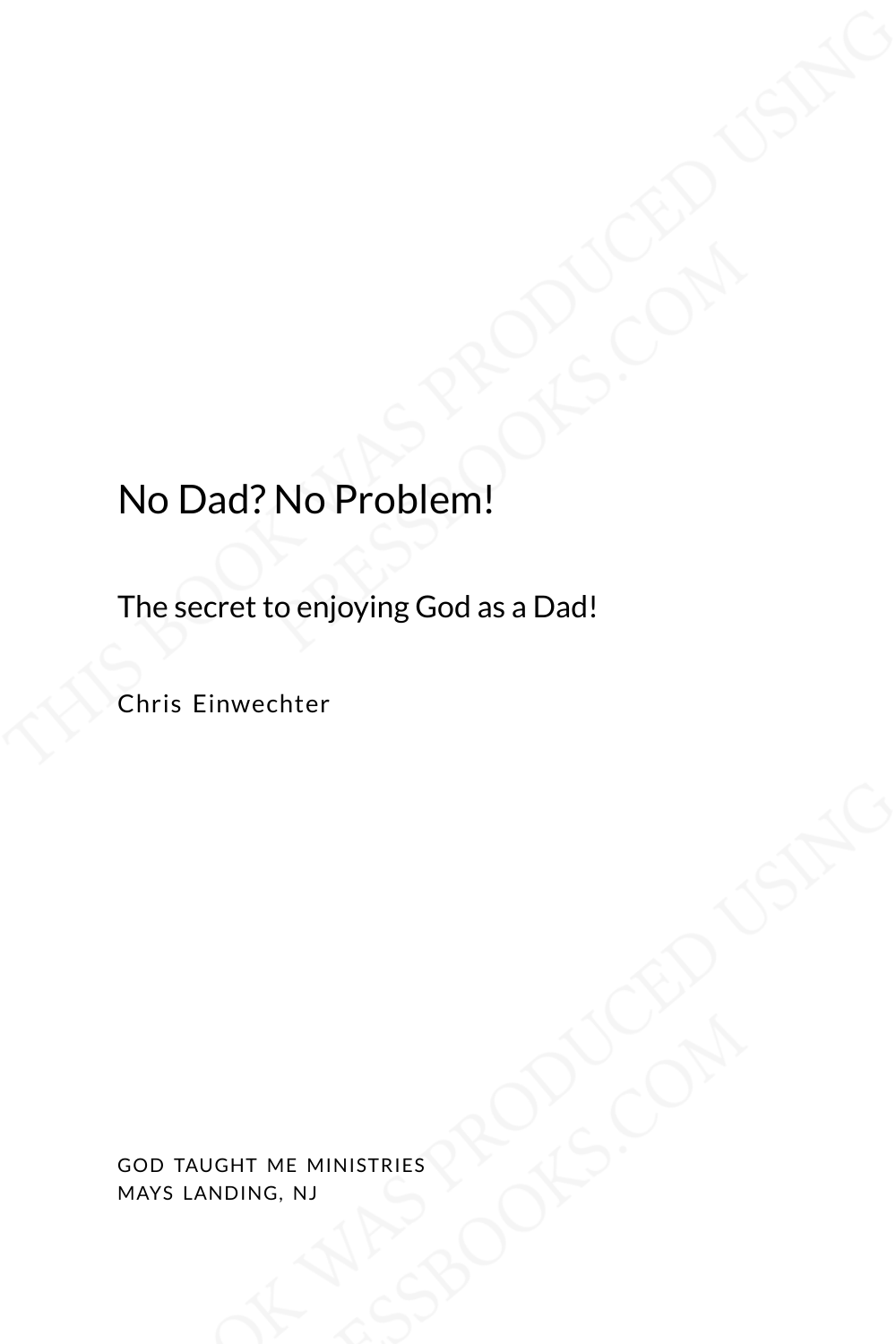No Dad? No Problem! Copyright © 2016 by God Taught Me Ministries.

This book was produced using Pressbooks.com, and PDF rendering was done by PrinceXML.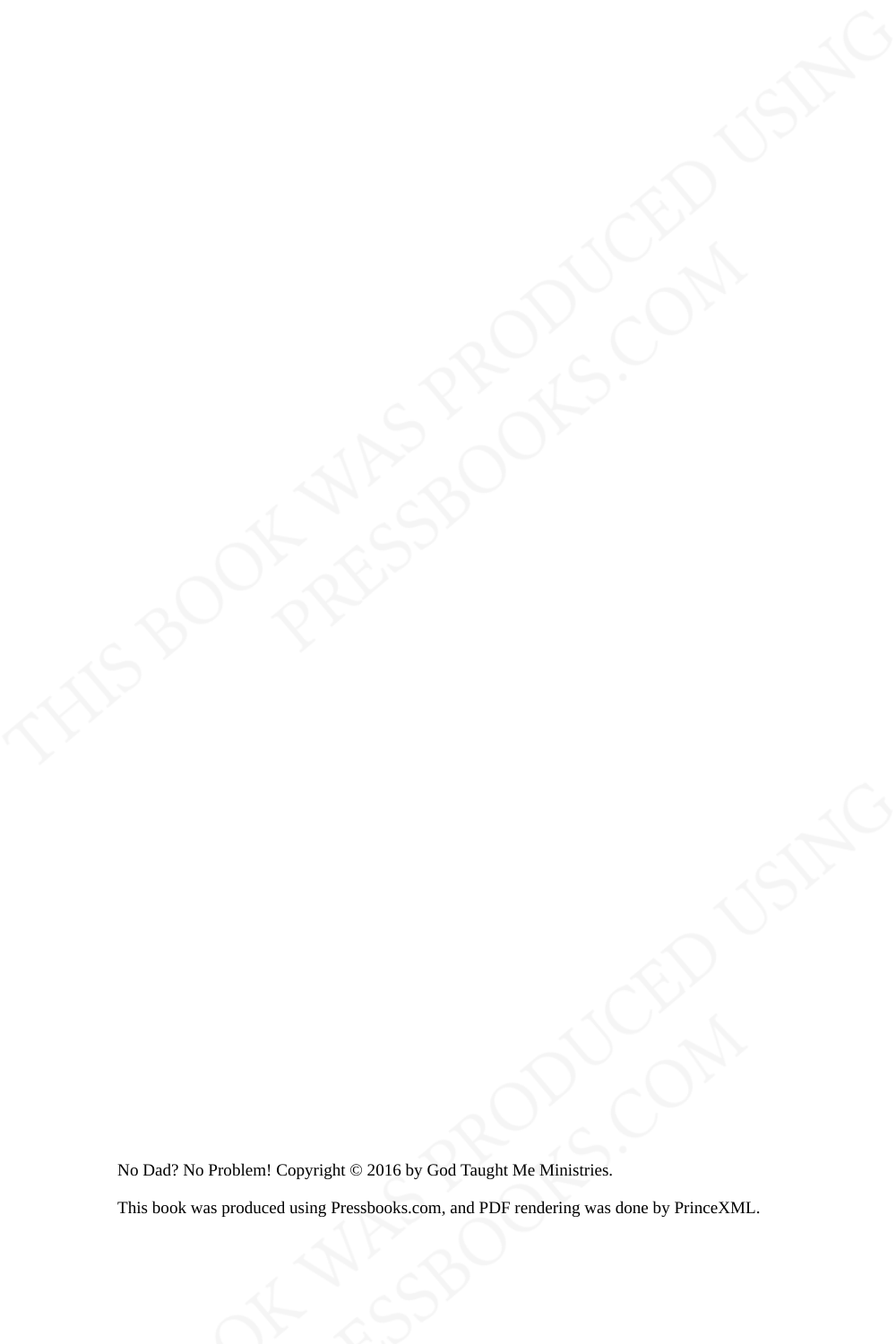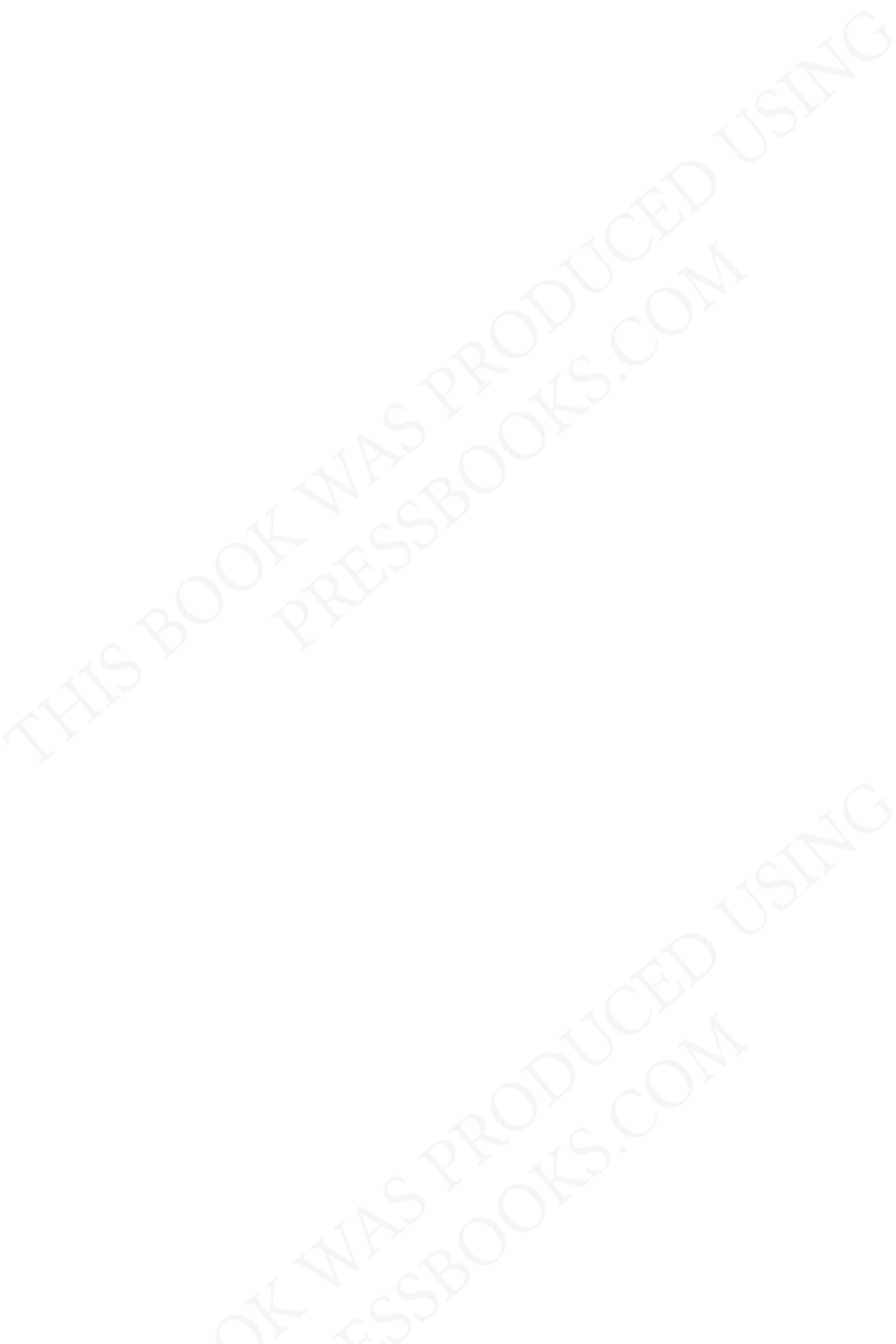## Contents

[Introduction](#page-5-0) [vi](#page-5-0)

[1.](#page-9-0) [Don't Doubt Stand Out!](#page-9-0)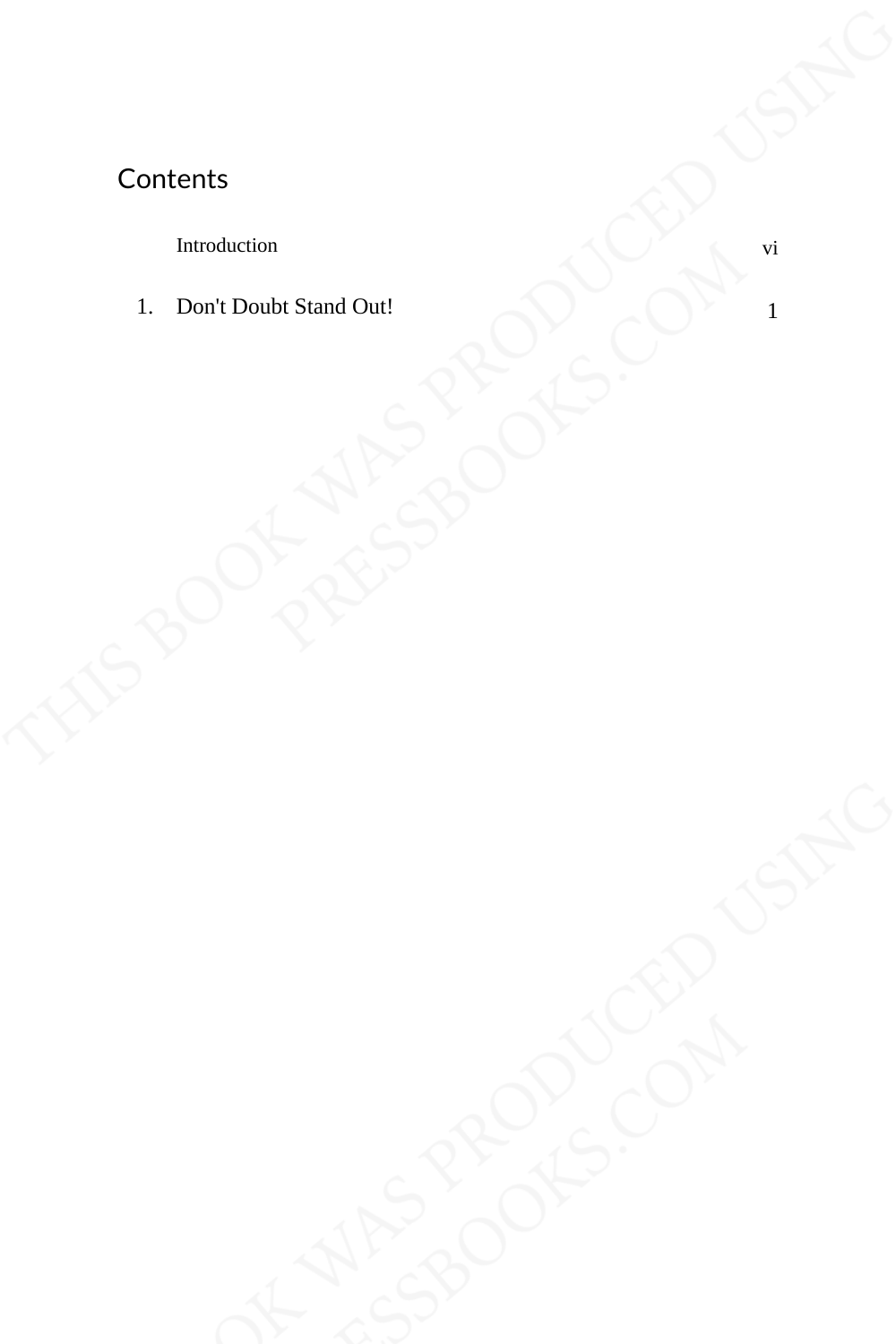### <span id="page-5-0"></span>**Introduction**

**Is not having a dad really a problem?** That depends….I was in a restaurant once looking at the menu and looking specifically at the milkshake menu! I started to say to the Lord, "Lord, I'd sure love to have a milkshake, but I know Lord it's not a good idea calorie wise." Yes, you read that right I prayed for a milkshake!

Then, as I'm sitting down with my lemonade and my chicken sandwich, all of a sudden an employee comes out of the back of the store holding a milkshake up in the air saying, "Ray? Ray? Ray?"

He's walking around the whole store doing this and then he comes up to me and says, "Excuse me Sir, but are you Ray?" I said, "No, but I wish I was!" We both started laughing.

He went on his search for Ray. However, brother Ray must have left the building because this guy came back and put that milkshake right on my table saying, "Here, Sir it's on us!" Now just a few minutes ago I talked to God about a milkshake, and now there's one on my table with whipped cream and a cherry on top!

I thought, "This is crazy!" Of course, after thinking that I drank it!

Hi, I'm Chris Einwechter, a retired twenty-six year veteran of the New Jersey State Police, former crime scene detective, pastor, speaker, husband, and dad. I'd like to talk to you about how to defeat worry by seeing something amazing happen in your life, and that's how to see more answered prayer! Yes, more *answered* prayer than the average person!

Imagine that for a moment, learning how to replace worry with not just prayer, but answered prayer! I just saw God do that for a grandmom,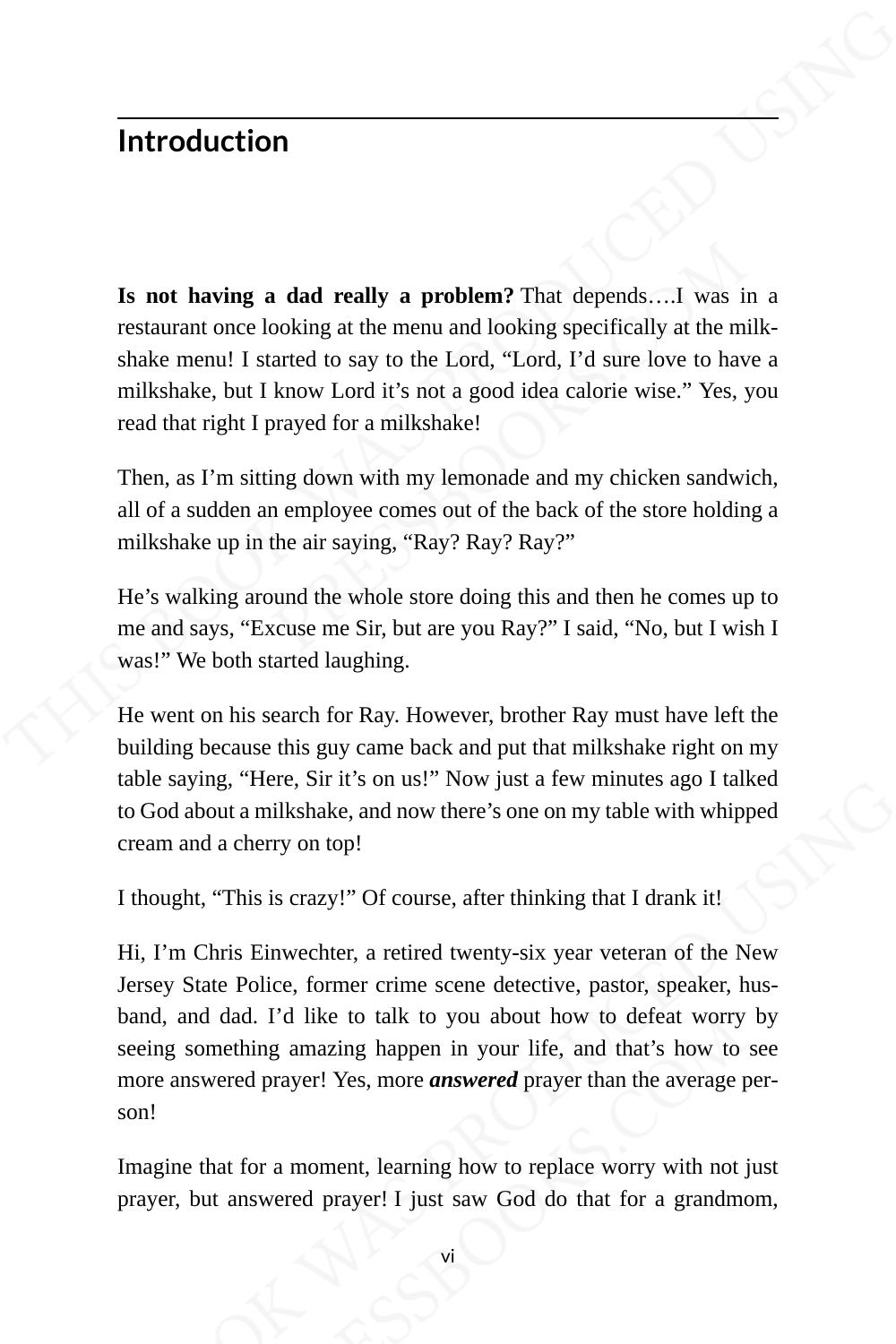#### Introduction vii

a grandmom whose daughter was involved in drugs. Yes, a grandmom who was so worried she could barely talk to me on the phone because she was crying so hard.

She called me and explained how her daughter was struggling with drugs and other issues. As a result, the granddaughter was about to be taken away from the mother's custody due to neglect. There were other parties involved who were going to court in an attempt to receive full custody of the child. This grandmom feared she might not ever be able to see her grandchild anymore.

She also told me about how she couldn't afford an attorney and that the court date was just a few days away. She said she didn't know what to do, and you know what? I didn't know what to do either, except pray.

So that's what I did. I prayed with her on the phone. I said,

"Lord, make a way! Make a way for her to be able to see her granddaughter! Make a way for her to be awarded this custody, Lord! Give her favor with an attorney since she can't afford one, in Jesus name, amen."

Then I said to her, "Now, when I hang up this phone I want you to pull into the first attorney's office you come to and tell your story." That's what she did. She pulled into an attorney's office and learned it would be two thousand dollars. So she gave the attorney a six hundred dollar down payment. They went into court that week, and she was awarded every weekend and the whole summer, every summer for the rest of this baby's life!

What did the attorney do next? Well the attorney said, "You know that six hundred dollars? We're good to go, we're square." God has a black belt in making a way where there's no way and He'll do it for you too!

However, you may be thinking, *"I don't have time to waste on another book, only to see nothing change."* Who does? That's why throughout the pages of this book instead of wasting your time you'll learn the secret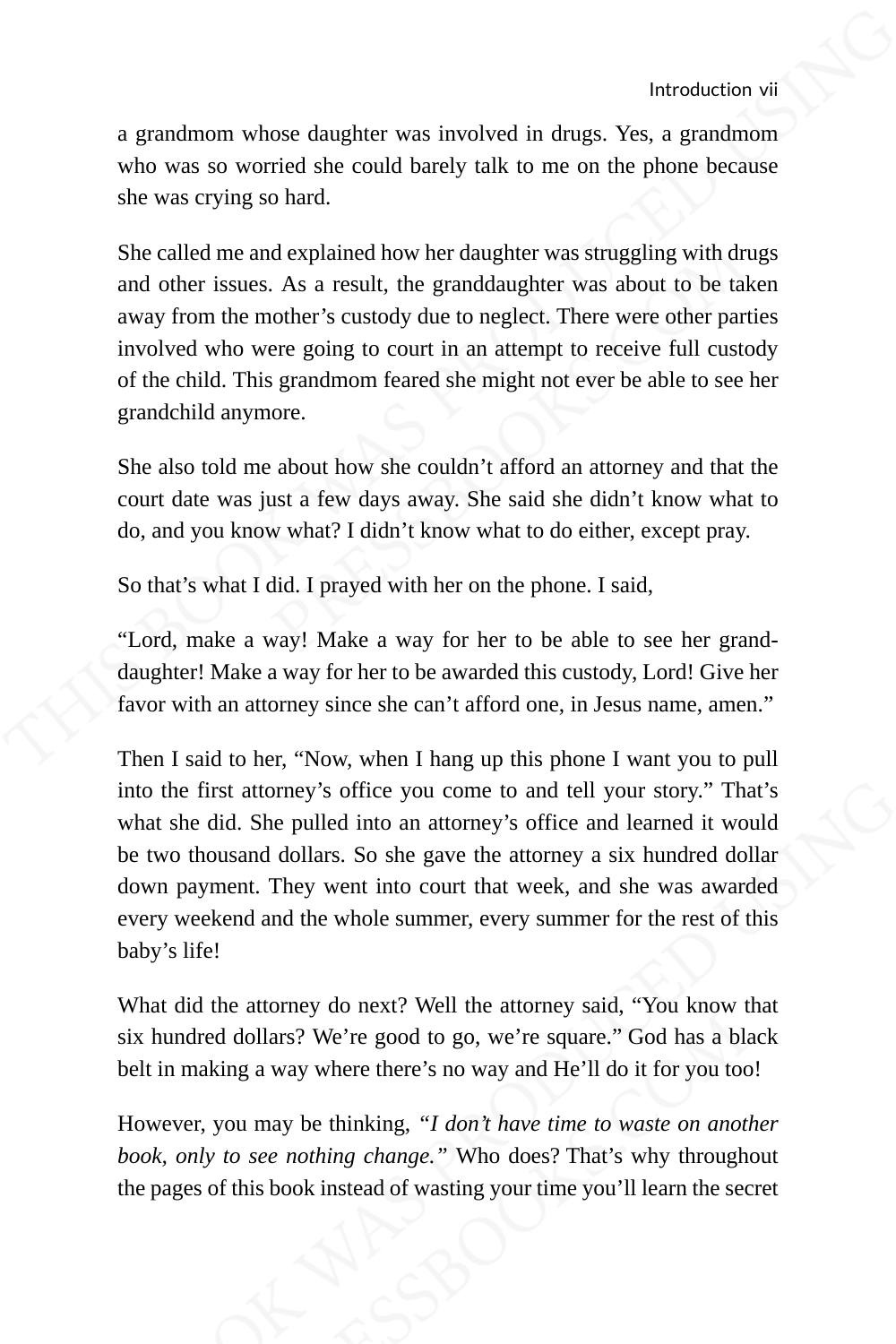viii Introduction

to seeing God show up in your o*rdinary life,* and show up in ways you've never imagined!

You'll also discover why prayer was really designed to *kick butt* and take names! And why you can pray about anything from milkshakes to marriages, from golf swings to shutting down burglary rings, and everything else in between!

Prayer can be fun, practical and a whole lot more powerful than you've ever *realized!* So come on let's get started.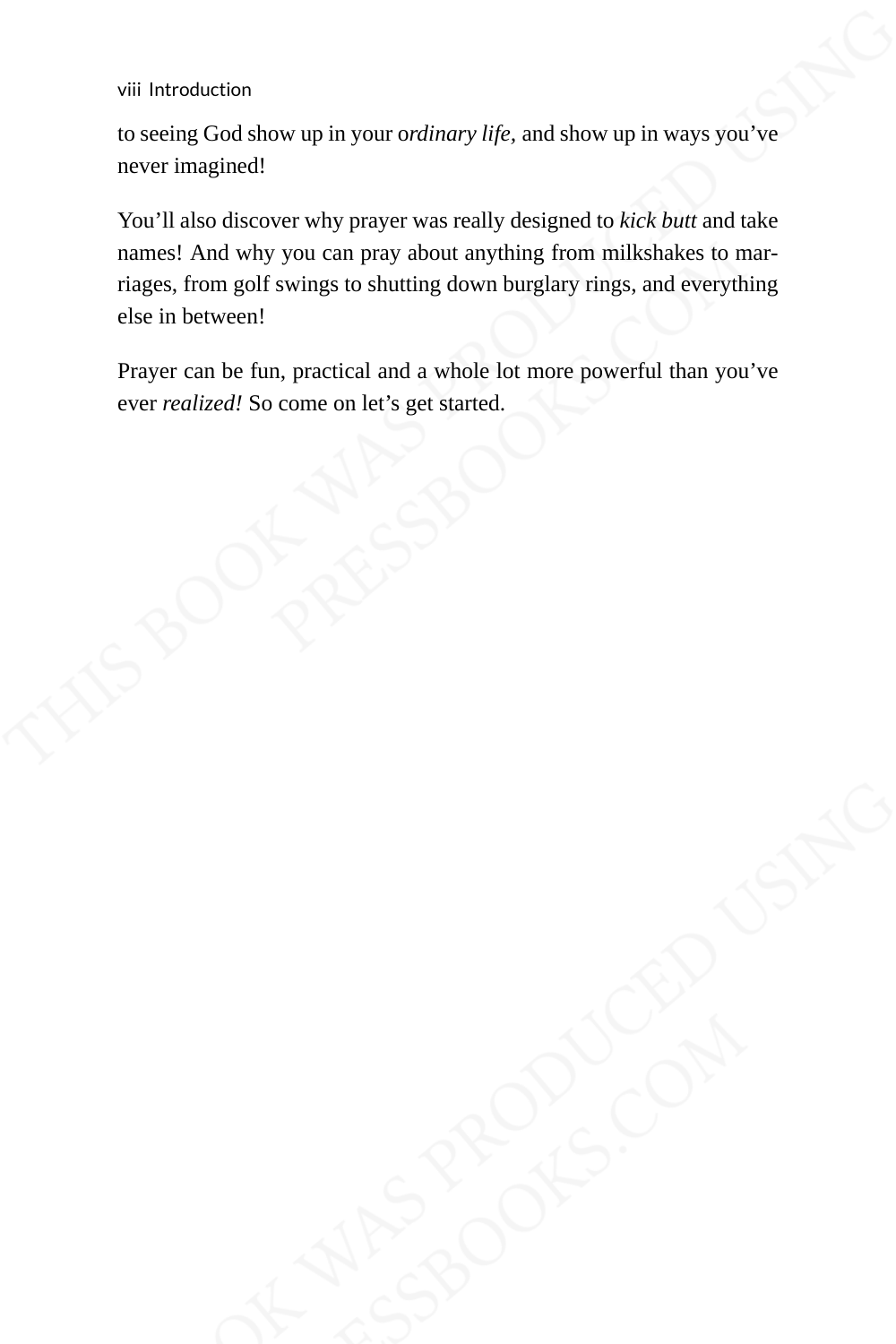# THIS BOOK WAS PRODUCED USING PRESSBOOKS.COM

## Easily turn your manuscript into

EPUB Nook, Kobo, and iBooks

Mobi Kindle

PDF Print-on-demand and digital distribution



## PRESSBOOKS.COM

Simple Book Production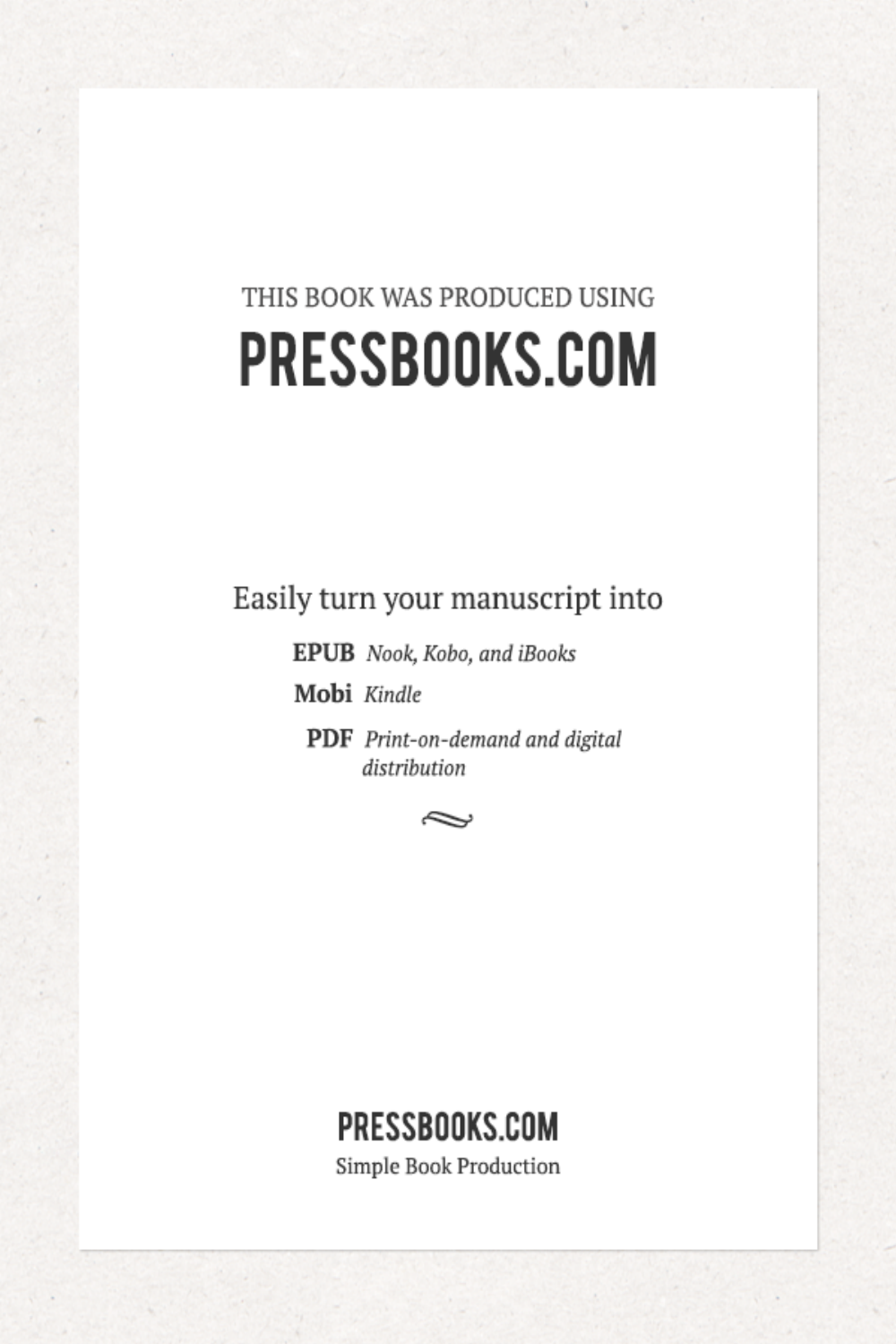### <span id="page-9-0"></span>**Don't Doubt Stand Out!**

HI I'm Chris Einwechter, a retired NJ State Trooper, Pastor and Author of Worry Less Pray More. I grew up as a typical kid spending most of my days outside riding motor cycles, BMX bike and swimming in the local lakes where I grew up.

I'm the fifth out of five and there was quite a age spread between me and my siblings, my oldest brother is sixteen years older than me, so when I was tens all my siblings were in there twenties

That's when my mom died from cancer and tragedy struck my life. My dad was a good man, but he struggled with alcohol during the time of my mothers death, my siblings were all out of the house and involved in their lives and marriages.

My dad did the best he could to take care of me, but battling alcohol at the same time made it very difficult for him. Then one day my school contacted the State of NJ and decided they were going to take me from dad's custody due to issues they were noticing.

I wasn't really paying attention in school and my hygiene wasn't what it needed to be, somehow they got a hold of some of my siblings and advised them that I was going to be removed from my dad's care, unless one of them volunteered to take me in.

That's when my sister and her husband decided to take me in. However, things quickly deteriorated with their marriage, and I would up moving in with one of my older brothers.

Things were great until his marriage and life began to fail and ultimately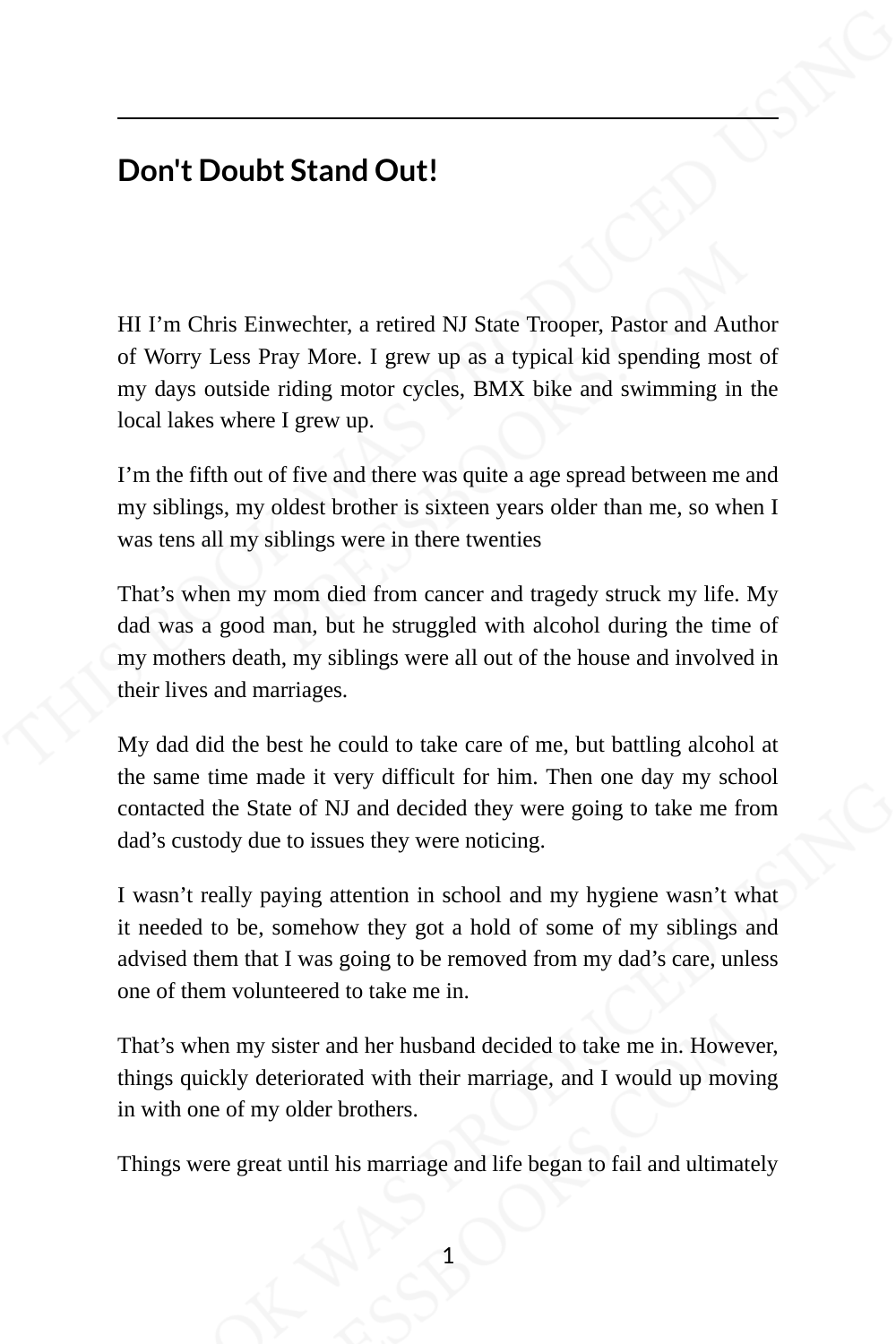he would up being in a fire and suffered sever burns as result. He would soon be divorced after his accident as well.

During this time I sort of bounced around living in different homes with different folks who took me in, and when I got to the tenth grade I decided to quit high school. Thankfully I got into a great home shortly after quitting school, the Pearce family.

Not to long after moving in they of course knew I wasn't going to school and ask me what I planned on doing with my life. I had pretty much been in and out of trouble growing up, getting into fights here and there and never really gave it much thought, but when I told them what I wanted to do I think it shocked them a little bit.

There was one man that I looked up to in my town, he was sort of a tough guy, but he always treated me nice and tried to encourage me to do the right thing. His name was Jimmy Rocap, a NJ State Trooper.

He sort of took me under his wing and I always looked at him and his family and said to myself someday I'd like to have a family and a job to take care of that family. Plus I grew up in a town where there was a local State Police Barrack and I would see those Troop cars zooming up and down the highway when riding my BMX bike.

I used to think, "Man someday I 'd like to drive one of those cars!"

And so when I had quit high school and was sitting home being asked the question by a family that was simply trying to help a kid out, I said, "I think I want to be a State Trooper."

I really didn't get the deer in the head lights look, but I got, "Oh really, wow OK. Well, do you know that to be a State Trooper you going to have to go back to school? And you're going to have to stay out of trouble and probably get good grades?"

I was thinking, "I don't know if they'll let me back in that school."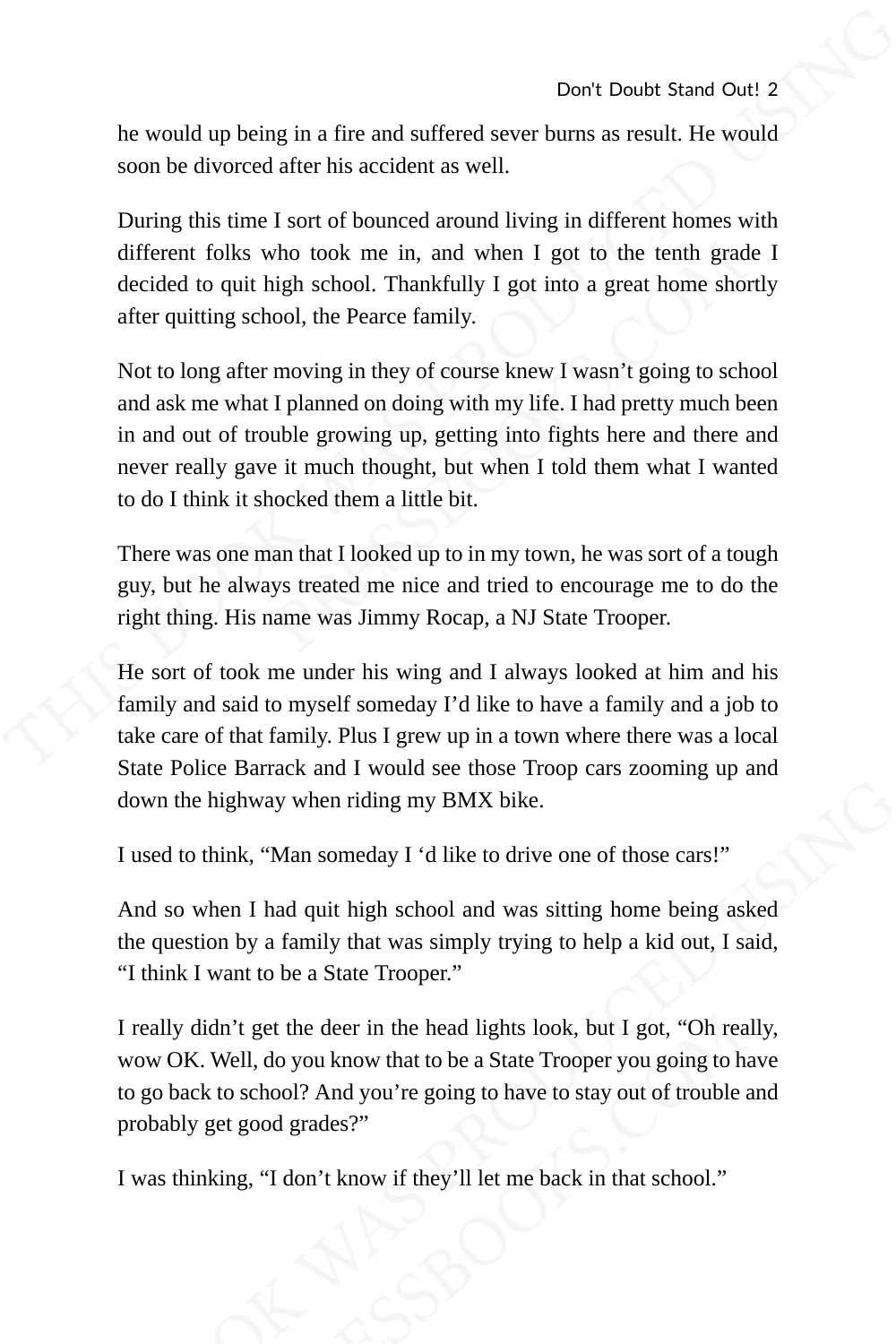I though about it and agreed to give it a shot. They set up a meeting with the vice principal and I asked for another chance at going back to school.

They gave it to me, and thank God they did. I went from an D's and F's to A's and B's, I had to go straight threw the summer for tow summers, get tutored, but finally graduated a year after my class graduated. A year late, but better than never!

A year after that I was blessed to become a Trooper and graduate form the New Jersey State Police Academy. Thank God for a good family that took a chance on me, it was a lot of hard work hard that paid off.

I always I had that dream of being a dad some day and doing things different than the way I grew up. I would look at my friends who had what I would call normal families and want one so bad.

I didn't know it then but a lot of my dream of having a family someday stemmed from not having a dad active in my life. Looking back I can tell you that I needed and even more wanted a dad, bad!

Then one day like I got the chance to go back to school I got the chance get a real dad. It was ten years later in the State Police, when I was getting ready to go on patrol when I was approached by a young Trooper.

"Sir, the car is all set up and when you're ready to go out on patrol just let me know." This guy happened to be my midnight partner for the night, but I have never meet him before and he happened to be filling in for one of our regular members of my squad.

It was a result of that midnight patrol that learned something I never knew before, that God was not just a God, but that He was a Father. A father that happened to be in the adoption business!

Jan 19, 2017, Today write about, "How to walk with Him, how to talk to Him and how to have Him be part of your everyday life."

Who is God and what is He like?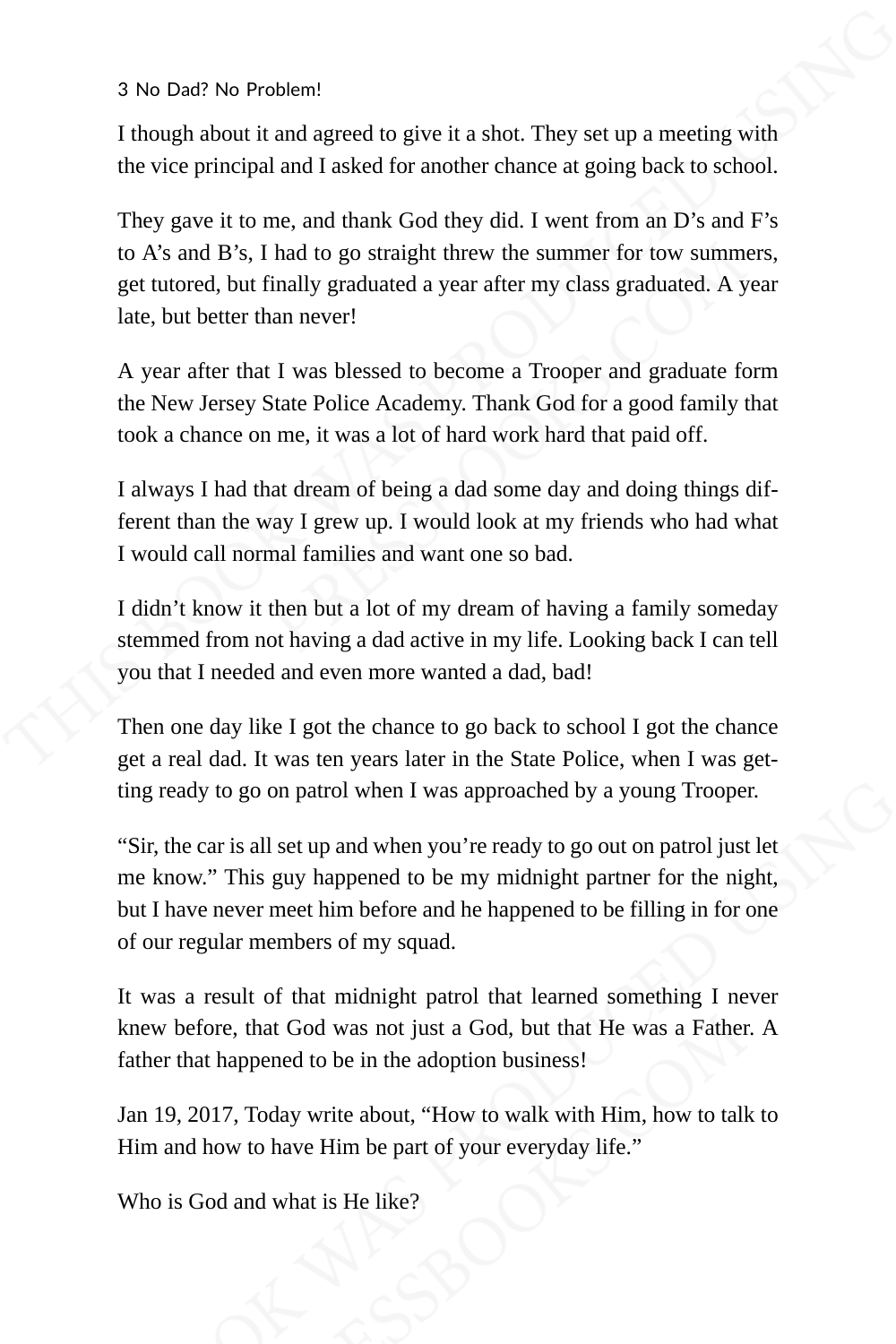I know for me at first thinking of God as a Father was pretty much a foreign idea. I mean who does that, who knows God as a dad?

Isn't God some far out being in the universe somewhere ready to pounce on me for my mistakes? Is He like a drill sergeant ready to bark out orders?

It's sad that we pick up any view of God from our experiences here on earth, or what we've seen in other dads or people. When you don't know God from Adam you really don't have a clue what He's truly like and don't have a choice to think of God any other way.

So for a beginner who knows nothing about who God is or what He's like what is the best way to get to know Him?

Well, you'll have to take a chance because you don't know it it's true or not, but the best way to get to know God is through the act or practice of depending on God, as a father, for everything. In other words prayer, but not just any prayer though.

We're talking about a lifestyle that prays about everything, for things that most thinks are illegal, including religious folks. Here's what I'm talking about, let's say you were a dad and you had a daughter who asked you who to throw a softball.

If your daughter asked you something like, "Hey dad, would you teach me how to throw a softball in the back yard?"

If you were that dad would you do it, would you teach your daughter how to throw a softball in the back yard?

Most of us would and I'm sure you would too, but why don't we think of God that way? The answer is because we don't know Him the way He wants to be known, and that's like a Father. When Jesus talked about God how did He describe Him? As a Father. He didn't talk about Him as if He was some God, or superior being way up in the sky somewhere. No, Jesus taught that God was a Father.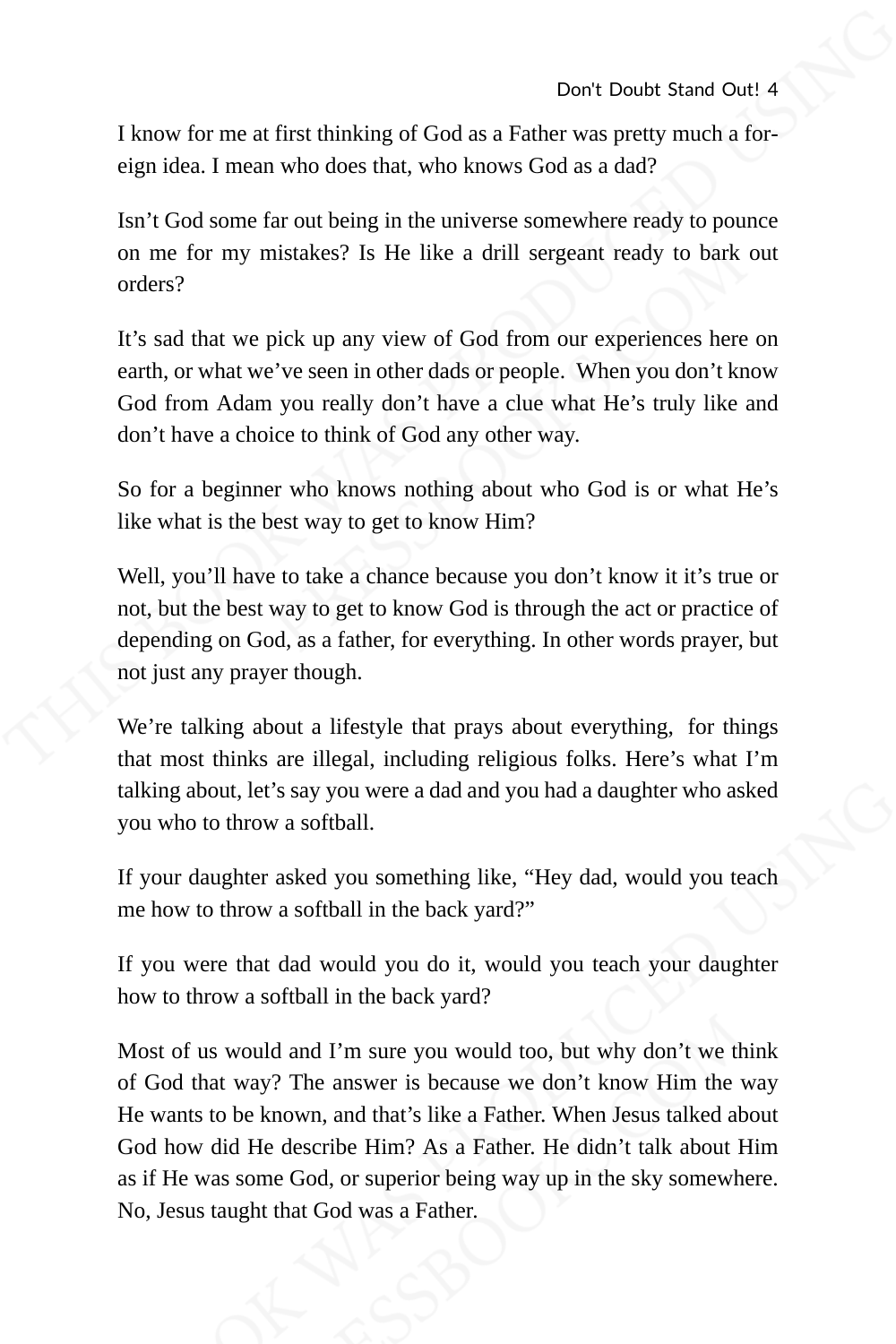7 If you really know me, you will know my Father as well. From now on, you do know him and have seen him."

8 Philip said, "Lord, show us the Father and that will be enough for us."

9 Jesus answered: "Don't you know me, Philip, even after I have been among you such a long time? Anyone who has seen me has seen the Father. How can you say, 'Show us the Father'?

(John 14:7-9 NIV)

Jesus said, "Anyone who has seen Me has seen the Father."

Jesus walked around teaching, preaching, healing, feeding, and basically doing good wherever He went, helping anyone who asked Him for help. scripture teaches us that Jesus is God wrapped in the flesh of a man. In other words God living inside Jesus.

So, if back in Bible times if you had the blessing of being healed, feed or helped in anyway by Jesus then you've been healed, feed, and helped by the Father as well. Again, because Jesus said if you've seen me then you've seen the Father.

One time a person who had a disease called Leprosy approached Jesus and asked to if Jesus would be willing to heal him. Why would that be so important? Also if you were a person with Leprosy back then you we're not allowed to be inside the city limits, it was forbidden. You were definitely excluded and on top of that no one was allowed to touch you. However, look at how Jesus handled the situation,

When Jesus came down from the mountainside, large crowds followed him. 2 A man with leprosy came and knelt before him and said, "Lord, if you are willing, you can make me clean."

3 Jesus reached out his hand and touched the man. "I am willing," he said. "Be clean!" Immediately he was cleansed of his leprosy.